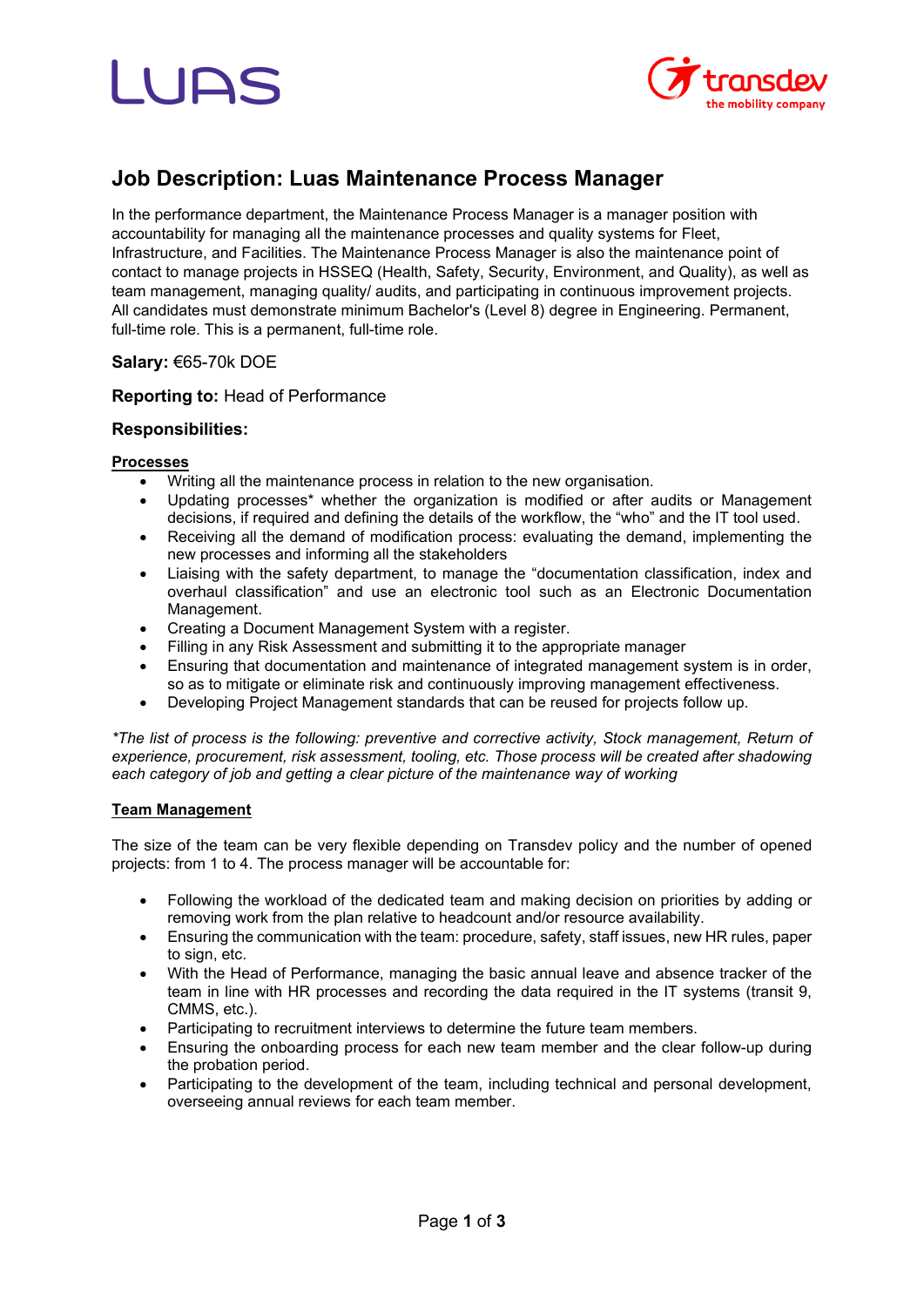

#### **Quality / Audits**

- Defining a quality policy aligned with the company objectives and the Transdev policy: it includes documentation, quality level of maintenance required by contract, Supplier inspections, etc.
- Managing the audits agenda to ensure efficient overview. This agenda is declined on a monthly, quarterly, and yearly basis to cover all the maintenance aspects
- Organising the quality inside the maintenance
- Overseeing the audit/inspection reports, with corrective actions, to the relevant manager for action and then carry out follow-up visits to ensure that corrective actions have been taken
- Develop KPI to ensure quality standards are met regarding the contract and Transdev's policy.
- Managing external audit such as the Mystery Shopper, Committee Rail Regulation (CRR), TII audits, etc.
- Being the point of contact with the Maintenance department to lead quality transversal project inside the company.

#### **Health, Safety, Security and Environment**

- Being the point of contact in maintenance to lead and deploy the HSSE policy in Maintenance to ensure that effective safety consultation is taking place and being incorporated into policies and practices.
- Ensuring that systems are in place to provide the necessary and correct first aid support and emergency response.
- Providing advice on safety training requirements, arranging safety training courses with the HR Manager, and ensuring that the appropriate records are maintained.
- Ensuring that waste management, disposal systems and liquid handling processes are adhered to, to ensure compliance with license conditions and statutory requirements and report as required.
- Monitoring HSSE KPIs and formulating and implementing appropriate action plans.
- Monitoring HSSE compliance through the process of audits, inspections and site visits, including assessments of current quality compliance and propose points for improvement.
- Providing information, advice and assistance to management and employees on matters relating to legal requirements affecting safety, practices codes, provision, selection and use of protective clothing and equipment, reviewing and distribution of safety alerts, new working methods, equipment or materials that could reduce risks,
- Communicating the Transdev Group and local Health & Safety, Security and Environmental policies (HSSE).
- Overseeing Environmental Compliance and Reporting: Management, Research and Reporting.

#### **Other accountabilities**

- Ensuring synergies between the three depots, Infra and Facilities regarding the way the planning / workload / budget is built and the time ratio to implement in each maintenance operation.
- Participating to continuous improvement on operational and technical aspects of Fleet, Infra and Facilities.
- If needed, when the Head of Performance is missing, ensuring business continuity by taking over some of his tasks.

*This list is not exhaustive and may change depending on the company's activity.*

#### **Working Hours and Location:**

Daytime work from Monday to Friday (39h/week contract), the job will be located in one of the 3 depots. Travels on the 2 others, from time to time, are to be expected.